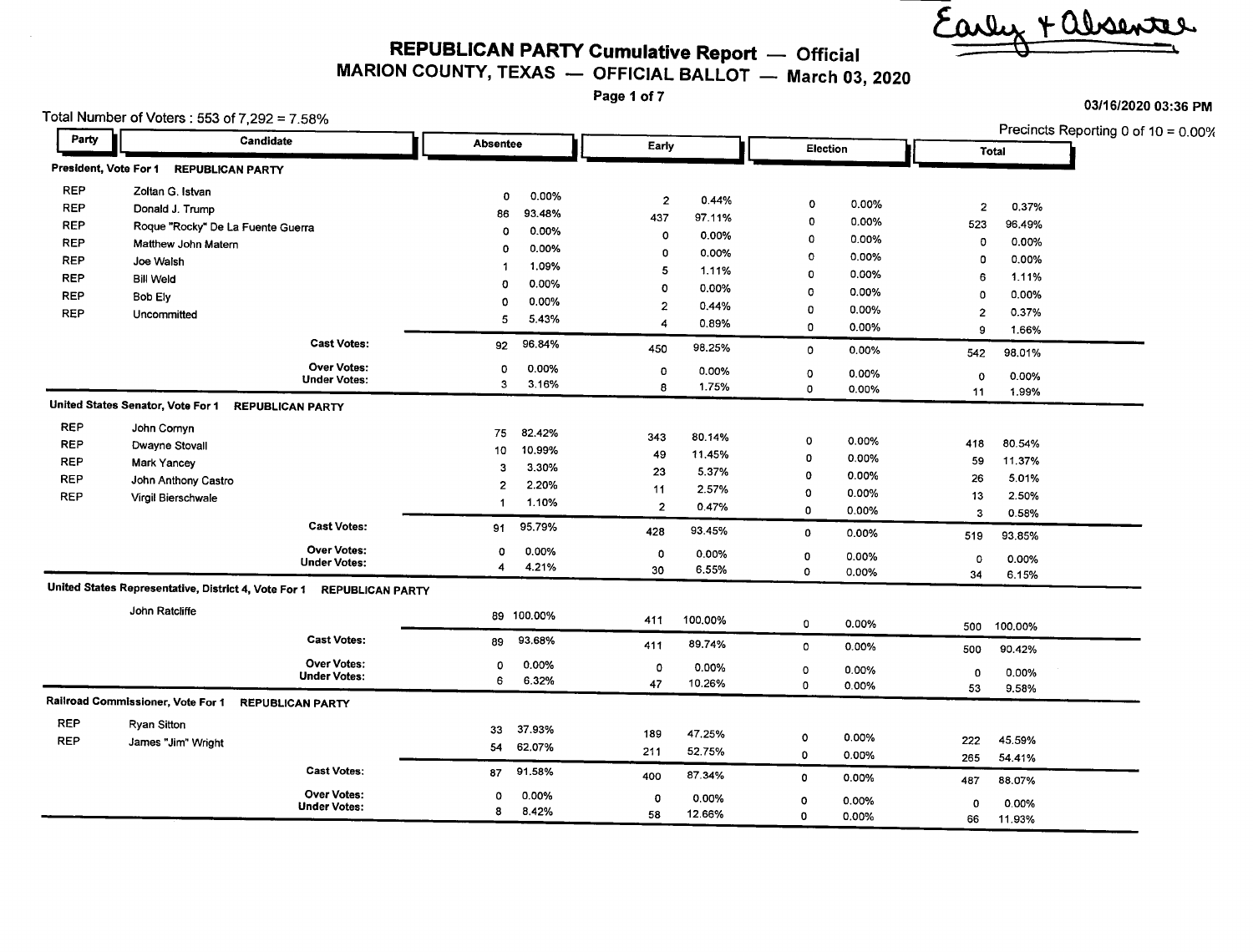REPUBLICAN PARTY Cumulative Report - Official MARION COUNTY, TEXAS  $-$  OFFICIAL BALLOT - March 03, 2020<br>Page 2 of 7

Party

Total Number of Voters: 553 of 7,292 = 7.58% Precincts Reporting 0 of 10 = 0.00% Party **Randidate** . Candidate . Candidate . Absentee . Early . Election . Election . Total

|            | Chief Justice, Supreme Court, Vote For 1                     | <b>REPUBLICAN PARTY</b> |                         |            |             |         |             |       |                      |
|------------|--------------------------------------------------------------|-------------------------|-------------------------|------------|-------------|---------|-------------|-------|----------------------|
| <b>REP</b> | Nathan Hecht                                                 |                         |                         | 83 100.00% | 398         | 100.00% | $\mathbf 0$ | 0.00% | 100.00%<br>481       |
|            |                                                              | <b>Cast Votes:</b>      | 83                      | 87.37%     | 398         | 86.90%  | $\bullet$   | 0.00% | 86.98%<br>481        |
|            |                                                              | <b>Over Votes:</b>      | $\circ$                 | 0.00%      | $\circ$     | 0.00%   | 0           | 0.00% | 0.00%<br>0           |
|            |                                                              | <b>Under Votes:</b>     | 12 <sup>7</sup>         | 12.63%     | 60          | 13.10%  | $\mathbf 0$ | 0.00% | 13.02%<br>72         |
|            | Justice, Supreme Court, Place 6 - Unexpired Term, Vote For 1 |                         | <b>REPUBLICAN PARTY</b> |            |             |         |             |       |                      |
| <b>REP</b> | Jane Bland                                                   |                         |                         | 80 100.00% | 374         | 100.00% | 0           | 0.00% | 100.00%<br>454       |
|            |                                                              | <b>Cast Votes:</b>      | 80                      | 84.21%     | 374         | 81.66%  | 0           | 0.00% | 82.10%<br>454        |
|            |                                                              | <b>Over Votes:</b>      | 0                       | 0.00%      | 0           | 0.00%   | $\circ$     | 0.00% | 0.00%<br>0           |
|            |                                                              | <b>Under Votes:</b>     | 15                      | 15.79%     | 84          | 18.34%  | 0           | 0.00% | 17.90%<br>99         |
|            | Justice, Supreme Court, Place 7, Vote For 1                  | <b>REPUBLICAN PARTY</b> |                         |            |             |         |             |       |                      |
| <b>REP</b> | Jeff Boyd                                                    |                         |                         | 81 100.00% | 379         | 100.00% | $\mathbf 0$ | 0.00% | 100.00%<br>460       |
|            |                                                              | <b>Cast Votes:</b>      | 81                      | 85.26%     | 379         | 82.75%  | $\mathbf 0$ | 0.00% | 83.18%<br>460        |
|            |                                                              | <b>Over Votes:</b>      | 0                       | 0.00%      | 0           | 0.00%   | $\mathbf 0$ | 0.00% | 0.00%<br>$\mathbf 0$ |
|            |                                                              | <b>Under Votes:</b>     | 14                      | 14.74%     | 79          | 17.25%  | 0           | 0.00% | 16,82%<br>93         |
|            | Justice, Supreme Court, Place 8, Vote For 1                  | <b>REPUBLICAN PARTY</b> |                         |            |             |         |             |       |                      |
| <b>REP</b> | <b>Brett Busby</b>                                           |                         |                         | 78 100.00% | 379         | 100.00% | 0           | 0.00% | 100.00%<br>457       |
|            |                                                              | <b>Cast Votes:</b>      | 78                      | 82.11%     | 379         | 82.75%  | 0           | 0.00% | 82.64%<br>457        |
|            |                                                              | <b>Over Votes:</b>      | 0                       | 0.00%      | $\mathbf 0$ | 0.00%   | 0           | 0.00% | 0.00%<br>$\mathbf 0$ |
|            |                                                              | <b>Under Votes:</b>     | 17                      | 17.89%     | 79          | 17.25%  | 0           | 0.00% | 17.36%<br>96         |
|            | Judge, Court of Criminal Appeals, Place 3, Vote For 1        | <b>REPUBLICAN PARTY</b> |                         |            |             |         |             |       |                      |
| <b>REP</b> | <b>Bert Richardson</b>                                       |                         | 49                      | 55.06%     | 258         | 65.65%  | o           | 0.00% | 63.69%<br>307        |
| <b>REP</b> | <b>Gina Parker</b>                                           |                         | 40                      | 44.94%     | 135         | 34.35%  | 0           | 0.00% | 36.31%<br>175        |
|            |                                                              | <b>Cast Votes:</b>      | 89                      | 93.68%     | 393         | 85,81%  | 0           | 0.00% | 87.16%<br>482        |
|            |                                                              | Over Votes:             | 0                       | 0.00%      | 0           | 0.00%   | 0           | 0.00% | 0.00%<br>$\Omega$    |
|            |                                                              | <b>Under Votes:</b>     | 6                       | 6.32%      | 65          | 14.19%  | 0           | 0.00% | 12,84%<br>71         |
|            | Judge, Court of Criminal Appeals, Place 4, Vote For 1        | <b>REPUBLICAN PARTY</b> |                         |            |             |         |             |       |                      |
| <b>REP</b> | <b>Kevin Patrick Yeary</b>                                   |                         | 80                      | 100.00%    | 380         | 100.00% | 0           | 0.00% | 100.00%<br>460       |
|            |                                                              | <b>Cast Votes:</b>      | 80                      | 84.21%     | 380         | 82.97%  | 0           | 0.00% | 83.18%<br>460        |
|            |                                                              | <b>Over Votes:</b>      | 0                       | 0.00%      | $\circ$     | 0.00%   | ٥           | 0.00% | 0.00%<br>$\circ$     |
|            |                                                              | <b>Under Votes:</b>     | 15                      | 15.79%     | 78          | 17.03%  | 0           | 0.00% | 16.82%<br>93         |

03/16/2020 03:36 PM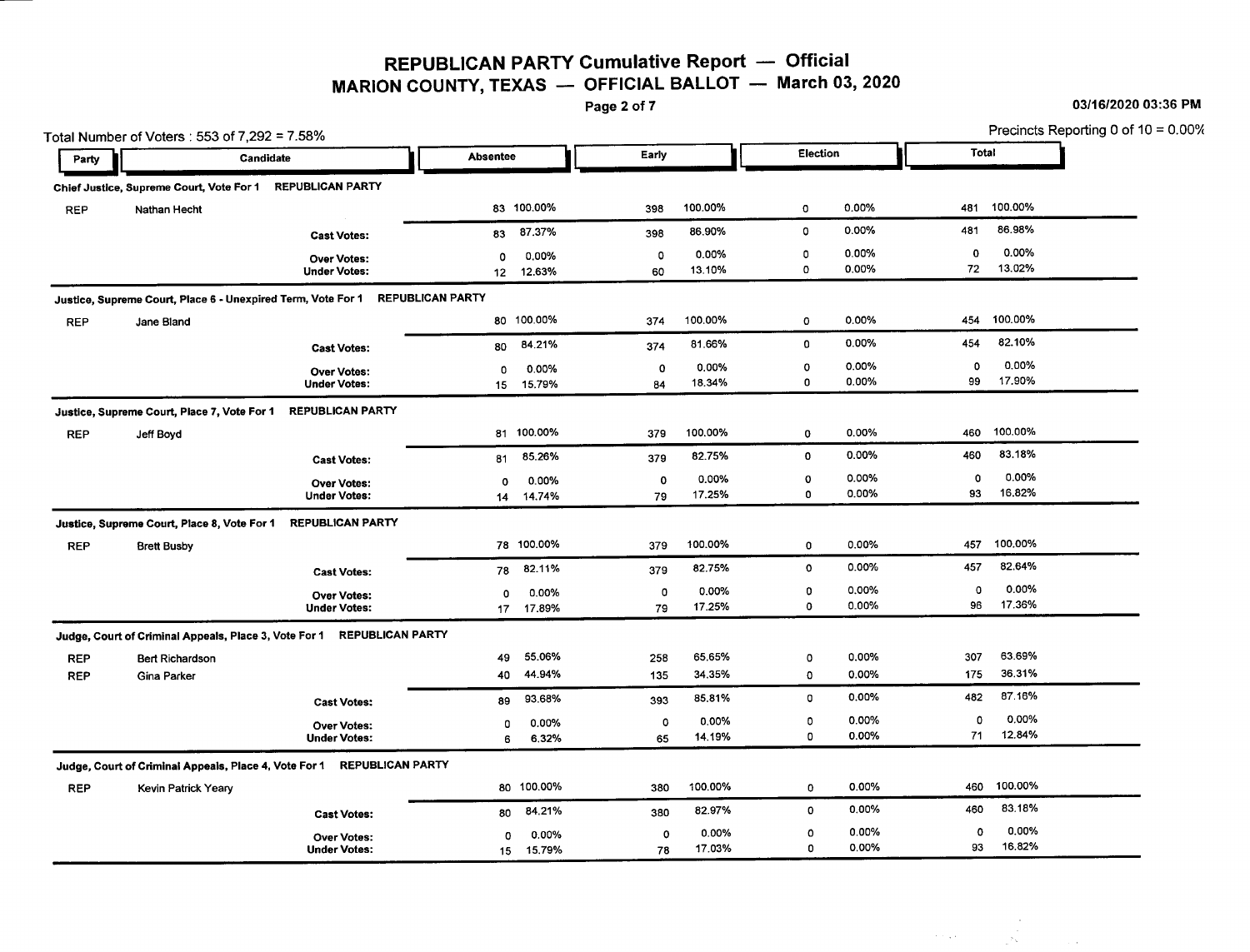## REPUBLICAN PARTY Cumulative Report - Official MARION COUNTY, TEXAS  $-$  OFFICIAL BALLOT  $-$  March 03, 2020<br>Page 3 of 7

03/16/2020 03:36 PM

Total Number of Voters: 553 of 7,292 = 7.58% Precincts Reporting 0 of 10 = 0.00%<br>
Precincts Reporting 0 of 10 = 0.00%<br>
Total Party **Party Candidate ... Candidate ... Absentee ... Early ... Election** ... Election ... Total<br>Judge, Court of Criminal Appeals, Place 9, Vote For 1 REPUBLICAN PARTY **•** REP David Newell 2008 81 100.00% 373 100.00% 0 0.00% 454 100.00% 454 100.00% 0 0.000 454 100.00 Cast Votes: <sup>81</sup> 85.26% <sup>373</sup> 81.44% <sup>0</sup> 0.00% <sup>454</sup> 82.10% Under Votes: **Over Votes:** Votes: <sup>0</sup> 0.00% <sup>0</sup> 0.00% <sup>0</sup> 0.00% <sup>0</sup> 0.00% <sup>14</sup> 14.74% <sup>85</sup> 18.56% <sup>0</sup> 0.00% <sup>99</sup> 17.90% Member, State Board of Education, District 9, Vote For 1 REPUBLICAN PARTY Keven M. Ellis <sup>80</sup> 100.00% <sup>365</sup> 100.00% <sup>0</sup> 0.00% <sup>445</sup> 100.00% Cast Votes: <sup>80</sup> 84.21% <sup>365</sup> 79.69% <sup>0</sup> 0.00% <sup>445</sup> 80.47% Under Votes: **Over Votes:** Votes: <sup>0</sup> 0.00% <sup>0</sup> 0.00% <sup>0</sup> 0.00% <sup>0</sup> 0.00% <sup>15</sup> 15.79% <sup>93</sup> 20.31% <sup>0</sup> 0.00% <sup>108</sup> 19.53% State Senator, District 1, Vote For 1 REPUBLICAN PARTY Bryan Hughes <sup>85</sup> 100.00% <sup>378</sup> 100.00% <sup>0</sup> 0.00% <sup>463</sup> 100.00% Cast Votes: <sup>85</sup> 89.47% <sup>378</sup> 82.53% <sup>0</sup> 0.00% <sup>463</sup> 83.73% Under Votes: **Over Votes:** Votes: <sup>0</sup> 0.00% <sup>0</sup> 0.00% <sup>0</sup> 0.00% <sup>0</sup> 0.00% <sup>10</sup> 10.53% <sup>80</sup> 17.47% <sup>0</sup> 0.00% <sup>90</sup> 16.27% State Representative, District 9, Vote For 1 REPUBLICAN PARTY Chris Paddie Mark Williams <sup>82</sup> 88.17% <sup>360</sup> 82.76% <sup>0</sup> 0.00% <sup>442</sup> 83.71% <sup>11</sup> 11.83% <sup>75</sup> 17.24% <sup>0</sup> 0.00% <sup>86</sup> 16.29% Cast Votes: <sup>93</sup> 97.89% <sup>435</sup> 94.98% <sup>0</sup> 0.00% <sup>528</sup> 95.48% Under Votes: **Over Votes:** Votes: <sup>0</sup> 0.00% <sup>0</sup> 0.00% <sup>0</sup> 0.00% <sup>0</sup> 0.00% <sup>2</sup> 2.11% <sup>23</sup> 5.02% <sup>0</sup> 0.00% <sup>25</sup> 4.52% Justice, 6th Court of Appeals District, Place 3, Vote For 1 REPUBLICAN PARTY Ralph K. Burgess <sup>77</sup> 100.00% <sup>368</sup> 100.00% <sup>0</sup> 0.00% <sup>445</sup> 100.00% Cast Votes: <sup>77</sup> 81.05% <sup>368</sup> 80.35% <sup>0</sup> 0.00% <sup>445</sup> 80.47% Under Votes: **Over Votes:** Votes: <sup>0</sup> 0.00% <sup>0</sup> 0.00% <sup>0</sup> 0.00% <sup>0</sup> 0.00% <sup>18</sup> 18.95% <sup>90</sup> 19.65% <sup>0</sup> 0.00% <sup>108</sup> 19.53% County Attorney, Vote For 1 REPUBLICAN PARTY Angela "Angie" Smoak <sup>83</sup> 100.00% <sup>404</sup> 100.00% <sup>0</sup> 0.00% <sup>487</sup> 100.00% Cast Votes: <sup>83</sup> 87.37% <sup>404</sup> 88.21% <sup>0</sup> 0.00% <sup>487</sup> 88.07% Under Votes: Over Votes: Votes: <sup>0</sup> 0.00% <sup>0</sup> 0.00% <sup>0</sup> 0.00% <sup>0</sup> 0.00% <sup>12</sup> 12.63% <sup>54</sup> 11.79% <sup>0</sup> 0.00% <sup>66</sup> 11.93%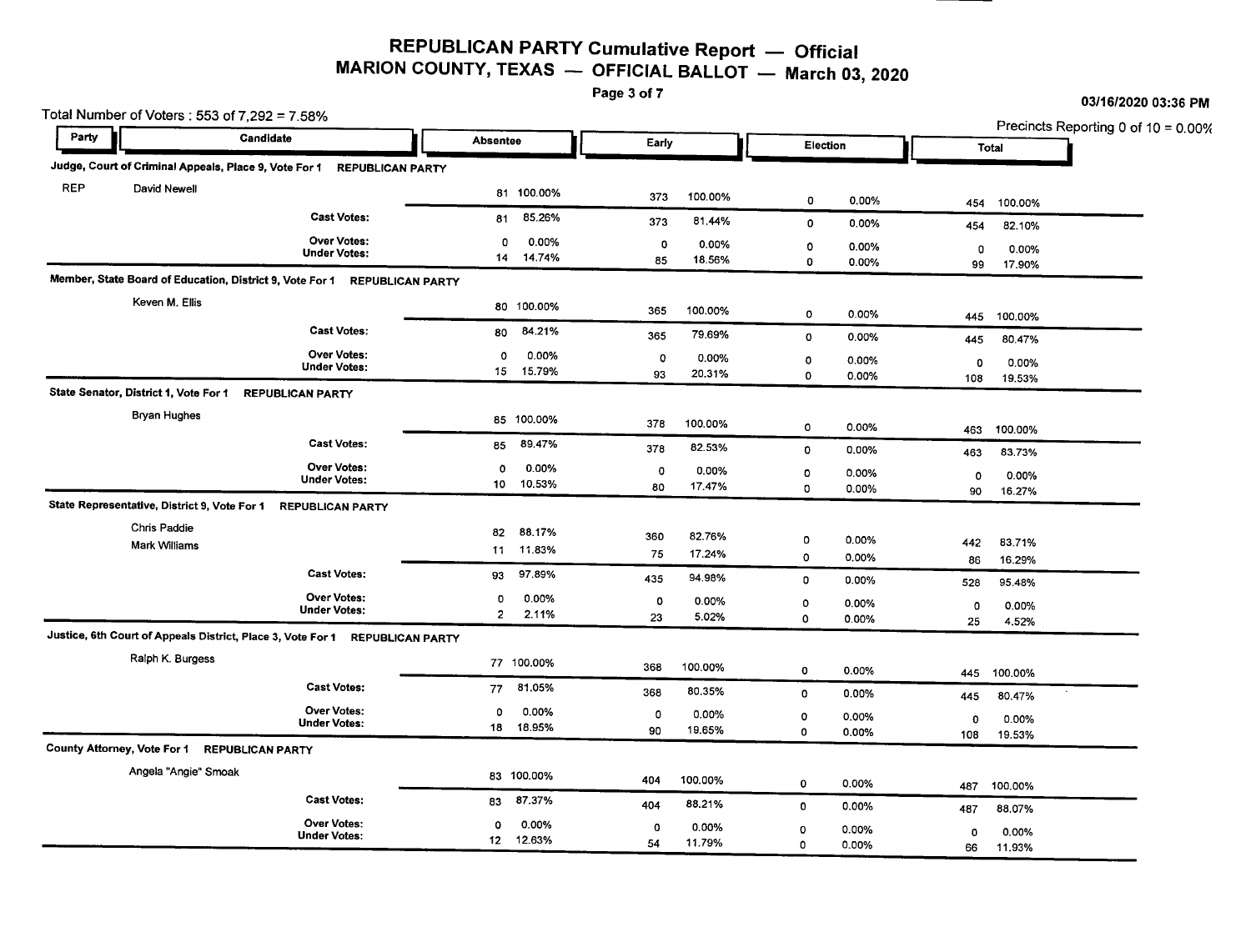### **REPUBLICAN PARTY Cumulative Report** - **Official MARION COUNTY, TEXAS** - **OFFICIAL BALLOT** - **March** 03, 2020<br>Page 4 of 7

Page 4 of7 *03/16/202003:36* **PM**

Total Number of Voters: 553 of 7,292 = 7.58% Precincts Reporting 0 of 10 = 0.00% **I** Party ~I Candidate ~I Absentee ~I Early ~I Election ~I Total Sheriff, Vote For 1 REPUBLICANPARTY **•** David Capps 85 100.00% 417 100.00% 0 0.00% 502 100.00% Cast Votes: 85 89.47% 417 91.05% 0 0.00% 502 90.78% Over Votes: 0 0.00% 0 0.00% 0 0.00% 0 0.00% Under Votes: 10 10.53% 41 8.95% 0 0.00% 51 9.22% County Commissioner, Precinct No.1, Vote For 1 REPUBLICANPARTY J. R. Ashley 31 100.00% 93 100.00% 0 0.00% 124 100.00% Cast Votes: 31 88.57% 93 88.57% 0 0.00% 124 88.57% Over Votes: 0 0.00% 0 0.00% 0 0.00% 0 0.00% Under Votes: 4 11.43% 12 11.43% 0 0.00% 16 11.43% County Commissioner, Precinct No. 3, Vote For 1 REPUBLICAN PARTY Ralph Meisenheimer 10 100.00% 55 100.00% 0 0.00% 65 100.00% Cast Votes: 10 90.91% 55 83.33% 0 0.00% 65 84.42% Over Votes: 0 0.00% 0 0.00% 0 0.00% 0 0.00% Under Votes: 9.09% 11 16.67% 0 0.00% 12 15.58% Justice of the Peace, Precinct No. 2 - Unexpired Term, Vote For 1 REPUBLICAN PARTY Alan Biddy 8 100.00% 58 100.00% 0 0.00% 66 100.00% Cast Votes: 8 72.73% 58 87.88% 0 0.00% 66 85.71% Over Votes: 0 0.00% 0 0.00% 0 0.00% 0 0.00% Under Votes: 3 27.27% 8 12.12% 0 0.00% 11 14.29% Constable, Precinct No.1, Vote For 1 REPUBLICAN PARTY Ed Baird 44 55.70% 204 57.46% 0 0.00% 248 57.14% Michael Williams 35 44.30% 151 42.54% 0 0.00% 186 42.86% Cast Votes: 79 94.05% 355 90.56% 0 0.00% 434 91.18% Over Votes: 0 0.00% 0 0.00% 0 0.00% 0 0.00% Under Votes: 5 5.95% 37 9.44% 0 0.00% 42 8.82% Constable, Precinct No.2, Vote For 1 REPUBLICAN PARTY Jeff Greer 7 100.00% 58 100.00% 0 0.00% 65 100.00% Cast Votes: 7 63.64% 58 87.88% 0 0.00% 65 84.42% Over Votes: 0 0.00% 0 0.00% 0 0.00% 0 0.00% Under Votes: 4 36.36% 8 12.12% 0 0.00% 12 15.58%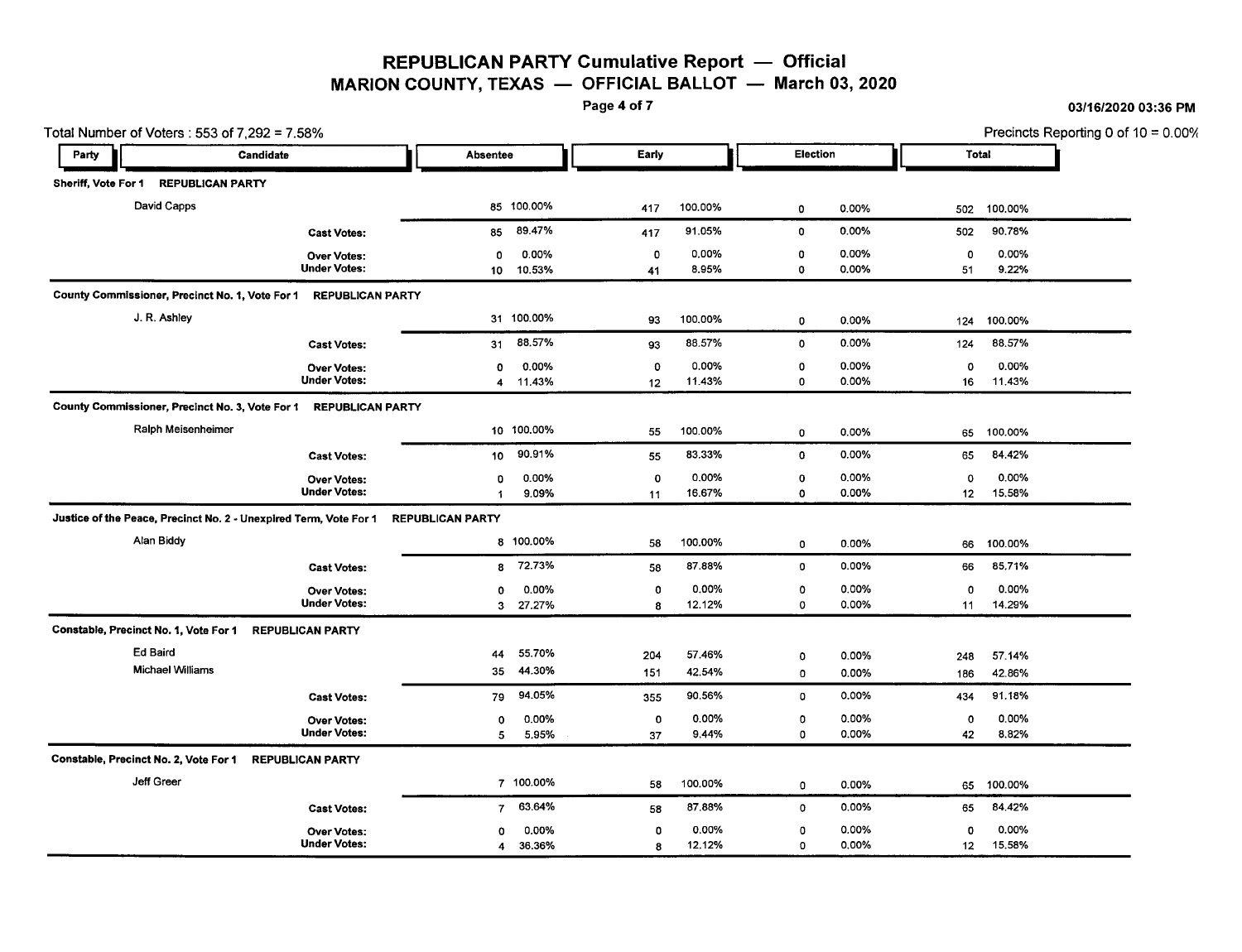#### **REPUBLICAN PARTY Cumulative Report** - **Official MARION COUNTY, TEXAS** - **OFFICIAL BALLOT** - **March** 03, **<sup>2020</sup>**

Page 5 of 7

Total Number of Voters: 553 of 7,292 = 7.58% Precincts Reporting 0 of 10 = 0.00%<br> **Party** Candidate **Absentee** Absentee Early Election Total Total **I** Party **Party Candidate Candidate . Absentee . Absentee . Party . Party . Party . Party . Party . Party . Party . Party . Party . Party . Party . Party . Party . Party . Party . Party . Party . Party . Party . Party . Party •** County Chainnan, Vote For 1 REPUBLICAN PARTY Scott Stebbins 78 100.00% 366 100.00% 0 0.00% 444 100.00% Cast Votes: <sup>78</sup> 82.11% <sup>366</sup> 79.91% <sup>0</sup> 0.00% <sup>444</sup> 80.29% Under Votes: **Over Votes:** Votes: <sup>0</sup> 0.00% <sup>0</sup> 0.00% <sup>0</sup> 0.00% <sup>0</sup> 0.00% <sup>17</sup> 17.89% <sup>92</sup> 20.09% <sup>0</sup> 0.00% <sup>109</sup> 19.71% Proposition 1, Vote For 1 REPUBLICAN PARTY Yes <sup>79</sup> 83.16% 19 05.10% 16 16.84% 17 11.29% 0 0.00% 456 87.69% 16 16.84% 11.29% 0 0.00% 64 12.31% 0 0.00% 64 12.31% 0 0.00% 1 Cast Votes: <sup>95</sup> 100.00% <sup>425</sup> 92.79% <sup>0</sup> 0.00% <sup>520</sup> 94.03% Under Votes: Over Votes: <sup>0</sup> 0.00% <sup>0</sup> 0.00% <sup>0</sup> 0.00% <sup>0</sup> 0.00% <sup>0</sup> 0.00% <sup>33</sup> 7.21% <sup>0</sup> 0.00% <sup>33</sup> 5.97% Proposition 2, Vote For 1 REPUBLICAN PARTY Yes <sup>85</sup> 89.47% 00 379 87.94% 0 0.00% 464 88.21% 10 10.53% 52 12.06% 0 0.00% 464 88.21% 0 0.00% 0 0.00% 0 0.00% 62 11.79% 0 0.<br>بیروی کلای بیروی میں سے 11.79% 10 0.00% 62 11.79% میں بیروی میں ایک میں ایک میں ایک میں ایک میں ایک میں ایک می Cast Votes: **95 100.00% 1201 94.10% 0 0.00% 526 95.12**% Under Votes: Over Votes: <sup>0</sup> 0.00% <sup>0</sup> 0.00% <sup>0</sup> 0.00% <sup>0</sup> 0.00% <sup>0</sup> 0.00% <sup>27</sup> 5.90% <sup>0</sup> 0.00% <sup>27</sup> 4.88% Proposition 3, Vote For 1 REPUBLICAN PARTY Yes <sup>93</sup> 97.89% 0 0.00% 486 94.00% 35 37.05% 393 93.13% 0 0.00% 486 94.00% 486 94.00% 393 93.13% 0 0.00% 486 94.00% 486 94.00%<br>2<u>2 2.11% 29 6.87% 0 0.00%</u> 31 6.00% 31 6.00% Cast Votes: **95 100.00%** 422 92.14% 0 0.00% 517 93.49% Under Votes: **Over Votes:** Votes: <sup>0</sup> 0.00% <sup>0</sup> 0.00% <sup>0</sup> 0.00% <sup>0</sup> 0.00% <sup>0</sup> 0.00% <sup>36</sup> 7.86% <sup>0</sup> 0.00% <sup>36</sup> 6.51% Proposition 4, Vote For 1 REPUBLICAN PARTY Yes <sup>89</sup> 93.68% 0 0.00% 501 96.72% 6 6.32% 6 6.32% 11 2.60% 0 0.00% 501 96.72% 17 3.28% 0 0.00% 501 96.72% 0 0.00% 501 96.72% Cast Votes: <sup>95</sup> 100.00% <sup>423</sup> 92.36% <sup>0</sup> 0.00% <sup>518</sup> 93.67% Under Votes: **Over Votes:** Votes: <sup>0</sup> 0.00% <sup>0</sup> 0.00% <sup>0</sup> 0.00% <sup>0</sup> 0.00% <sup>0</sup> 0.00% <sup>35</sup> 7.64% <sup>0</sup> 0.00% <sup>35</sup> 6.33%

*031161202003:36* **PM**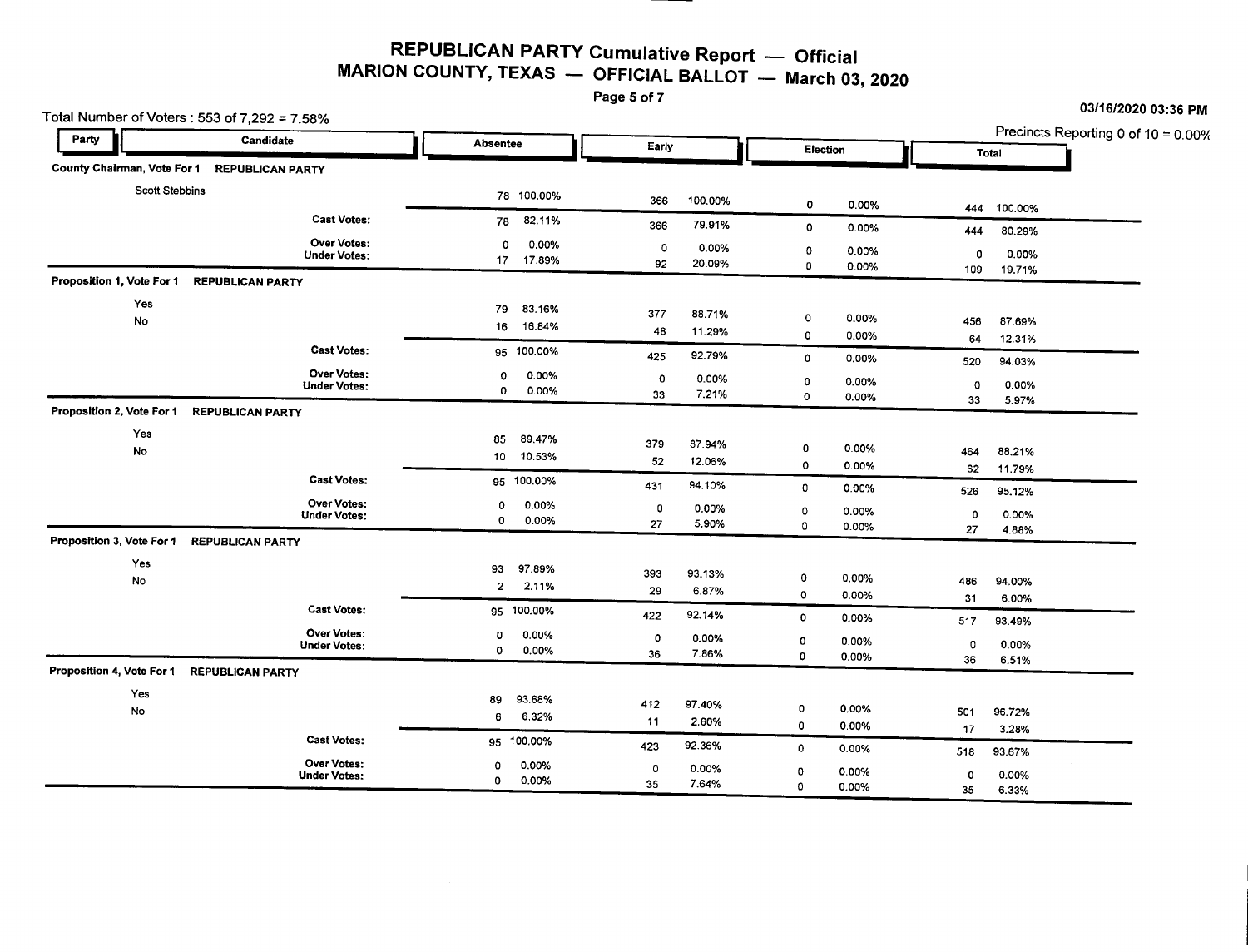# **REPUBLICAN PARTY Cumulative Report** - **Official MARION COUNTY, TEXAS** - **OFFICIAL BALLOT** - **March** 03, 2020<br>Page 6 of 7

Page 60f7 *03/16/202003:36* **PM**

|                           | Total Number of Voters: 553 of 7,292 = 7.58% |                          | Precincts Reporting 0 of 10 = 0.00% |                |              |                |                |                |  |
|---------------------------|----------------------------------------------|--------------------------|-------------------------------------|----------------|--------------|----------------|----------------|----------------|--|
| Party                     | Candidate                                    | Absentee                 | Early                               |                | Election     |                | Total          |                |  |
| Proposition 5, Vote For 1 | <b>REPUBLICAN PARTY</b>                      |                          |                                     |                |              |                |                |                |  |
| Yes                       |                                              | 94.74%<br>90             | 387                                 | 92.36%         | 0            | 0.00%          | 477            | 92.80%         |  |
| No                        |                                              | 5.26%<br>5               | 32                                  | 7.64%          | 0            | 0.00%          | 37             | 7.20%          |  |
|                           | <b>Cast Votes:</b>                           | 95 100.00%               | 419                                 | 91.48%         | 0            | 0.00%          | 514            | 92.95%         |  |
|                           | <b>Over Votes:</b><br><b>Under Votes:</b>    | 0.00%<br>o<br>0.00%<br>0 | 0<br>39                             | 0.00%<br>8.52% | o<br>$\circ$ | 0.00%<br>0.00% | 0<br>39        | 0.00%<br>7.05% |  |
| Proposition 6, Vote For 1 | <b>REPUBLICAN PARTY</b>                      |                          |                                     |                |              |                |                |                |  |
| Yes                       |                                              | 100.00%<br>95            | 402                                 | 95.94%         | 0            | 0.00%          | 497            | 96.69%         |  |
| No                        |                                              | 0.00%<br>0               | 17                                  | 4.06%          | $\mathbf 0$  | 0.00%          | 17             | 3.31%          |  |
|                           | <b>Cast Votes:</b>                           | 95 100.00%               | 419                                 | 91.48%         | 0            | 0.00%          | 514            | 92.95%         |  |
|                           | <b>Over Votes:</b>                           | 0.00%<br>0               | $\circ$                             | 0.00%          | 0            | $0.00\%$       | 0              | 0.00%          |  |
|                           | <b>Under Votes:</b>                          | 0.00%<br>0               | 39                                  | 8.52%          | $\mathbf 0$  | 0.00%          | 39             | 7.05%          |  |
| Proposition 7, Vote For 1 | <b>REPUBLICAN PARTY</b>                      |                          |                                     |                |              |                |                |                |  |
| Yes                       |                                              | 97.89%<br>93             | 414                                 | 97.18%         | $\bf{0}$     | 0.00%          | 507            | 97.31%         |  |
| No                        |                                              | 2.11%<br>$\overline{2}$  | 12                                  | 2.82%          | $\circ$      | 0.00%          | 14             | 2.69%          |  |
|                           | <b>Cast Votes:</b>                           | 95 100.00%               | 426                                 | 93.01%         | $\mathbf 0$  | 0.00%          | 521            | 94.21%         |  |
|                           | <b>Over Votes:</b>                           | 0.00%<br>0               | 0                                   | 0.00%          | 0            | 0.00%          | 0              | 0.00%          |  |
|                           | <b>Under Votes:</b>                          | 0.00%<br>$\mathbf 0$     | 32                                  | 6.99%          | $\mathbf C$  | 0.00%          | 32             | 5.79%          |  |
| Proposition 8, Vote For 1 | <b>REPUBLICAN PARTY</b>                      |                          |                                     |                |              |                |                |                |  |
| Yes                       |                                              | 97.89%<br>93             | 419                                 | 98.82%         | 0            | 0.00%          | 512            | 98.65%         |  |
| No                        |                                              | 2.11%<br>$\overline{2}$  | 5                                   | 1.18%          | 0            | 0.00%          | $\overline{7}$ | 1.35%          |  |
|                           | <b>Cast Votes:</b>                           | 95 100.00%               | 424                                 | 92.58%         | 0            | 0.00%          | 519            | 93.85%         |  |
|                           | <b>Over Votes:</b>                           | 0.00%<br>$\circ$         | 0                                   | 0.00%          | 0            | 0.00%          | 0              | 0.00%          |  |
|                           | <b>Under Votes:</b>                          | 0.00%<br>0               | 34                                  | 7.42%          | 0            | 0.00%          | 34             | 6.15%          |  |
| Proposition 9, Vote For 1 | <b>REPUBLICAN PARTY</b>                      |                          |                                     |                |              |                |                |                |  |
| Yes                       |                                              | 94.74%<br>90             | 398                                 | 92.99%         | 0            | 0.00%          | 488            | 93.31%         |  |
| No                        |                                              | 5.26%<br>5               | 30                                  | 7.01%          | 0            | 0.00%          | 35             | 6.69%          |  |
|                           | <b>Cast Votes:</b>                           | 95 100.00%               | 428                                 | 93.45%         | 0            | 0.00%          | 523            | 94,58%         |  |
|                           | Over Votes:                                  | 0.00%<br>0               | 0                                   | 0.00%          | 0            | 0.00%          | 0              | 0.00%          |  |
|                           | <b>Under Votes:</b>                          | 0.00%<br>0               | 30                                  | 6.55%          | 0            | 0.00%          | 30             | 5.42%          |  |